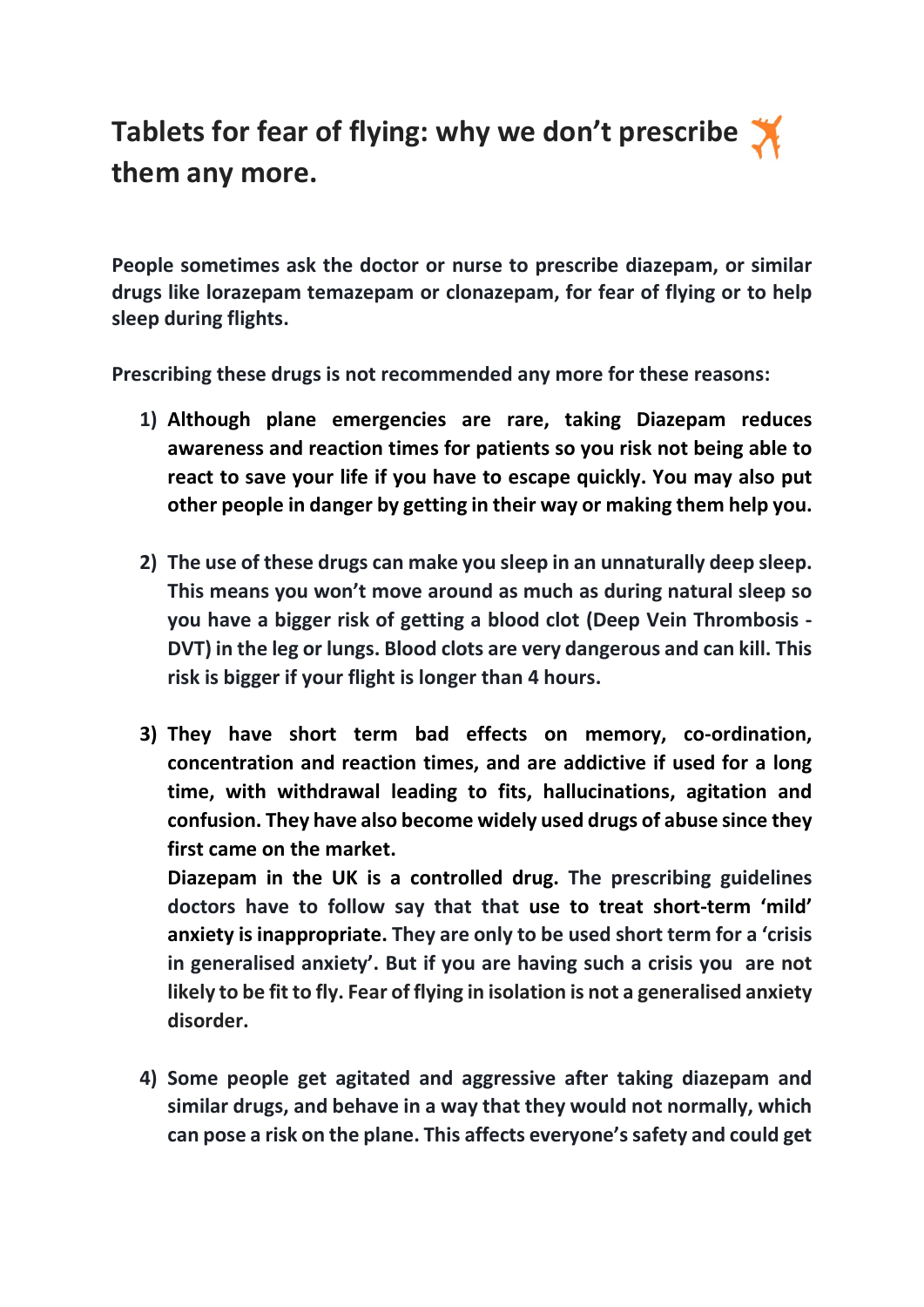you into trouble with the law. A similar effect can be seen with alcohol, which has led to people being removed from flights.

- 5) There is evidence use of these drugs stops the normal adjustment response that would gradually lessen anxiety over time, and may increase anxiety in the long term, especially if used repeatedly.
- 6) Diazepam and similar controlled drugs are illegal in a number of countries<sup>i</sup>. They may be confiscated or you may find yourself in trouble with the police.
- 7) Diazepam stays in your system for some time. If your job or sport needs you to have random drug testing you may fail this having taken diazepam.
- 8) It is important to tell your travel insurer about your medical conditions and medications you take. If not, there is a risk of your insurer not paying if you try to make a claim.